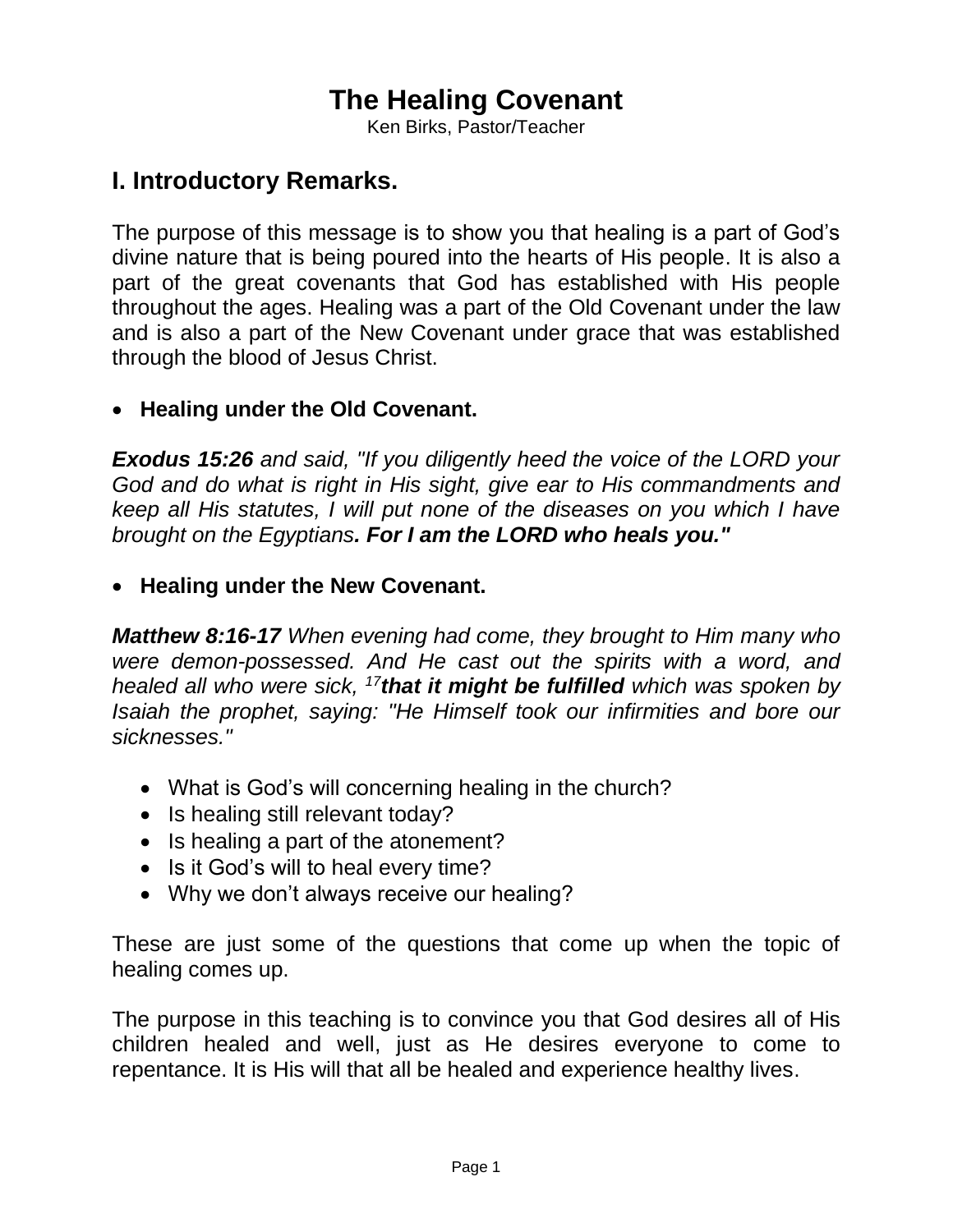If we are to receive God's healing, we must be fully convinced that it is His will to heal. When there is doubt in your mind concerning healing, perfect faith cannot be exercised and as a result healing will not come forth.

*Hebrews 11:6 But without faith it is impossible to please Him, for he who comes to God must believe that He is, and that He is a rewarder of those who diligently seek Him.*

Knowing God's will concerning the word of healing will provide you with a solid foundation and basis for your faith to be exercised and released so that you can receive the healing God has intended for you to enjoy.

# **II. Historical & Biblical Examples of Healing**

**1. The Passover Lamb, The Exodus And Healing – Exodus 12:1-14.**

*Exodus 12:3 "Speak to all the congregation of Israel, saying: 'On the tenth day of this month every man shall take for himself a lamb, according to the house of his father, a lamb for a household."*

*Exodus 12:5-6 'Your lamb shall be without blemish, a male of the first year. You may take it from the sheep or from the goats. {6} 'Now you shall keep it until the fourteenth day of the same month. Then the whole assembly of the congregation of Israel shall kill it at twilight.'*

This is one of the great passages of Scripture in the Bible concerning the Covenant of Healing. The Historical exodus of the nation of Israel leaving Egypt after partaking of the Passover Lamb is a type of the great salvation God has offered to us through Jesus Christ, the Lamb of God, the New Testament fulfillment of the Passover Lamb.

*1 Corinthians 5:7 Therefore purge out the old leaven, that you may be a new lump, since you truly are unleavened. For indeed Christ, our Passover, was sacrificed for us.*

On the night that Israel came out of Egypt they were to take a lamb without blemish and kill it at twilight and then they were to spread the blood on the doorposts of their homes and eat the lamb.

*Exodus 12:11 'And thus you shall eat it: with a belt on your waist, your sandals on your feet, and your staff in your hand. So you shall eat it in*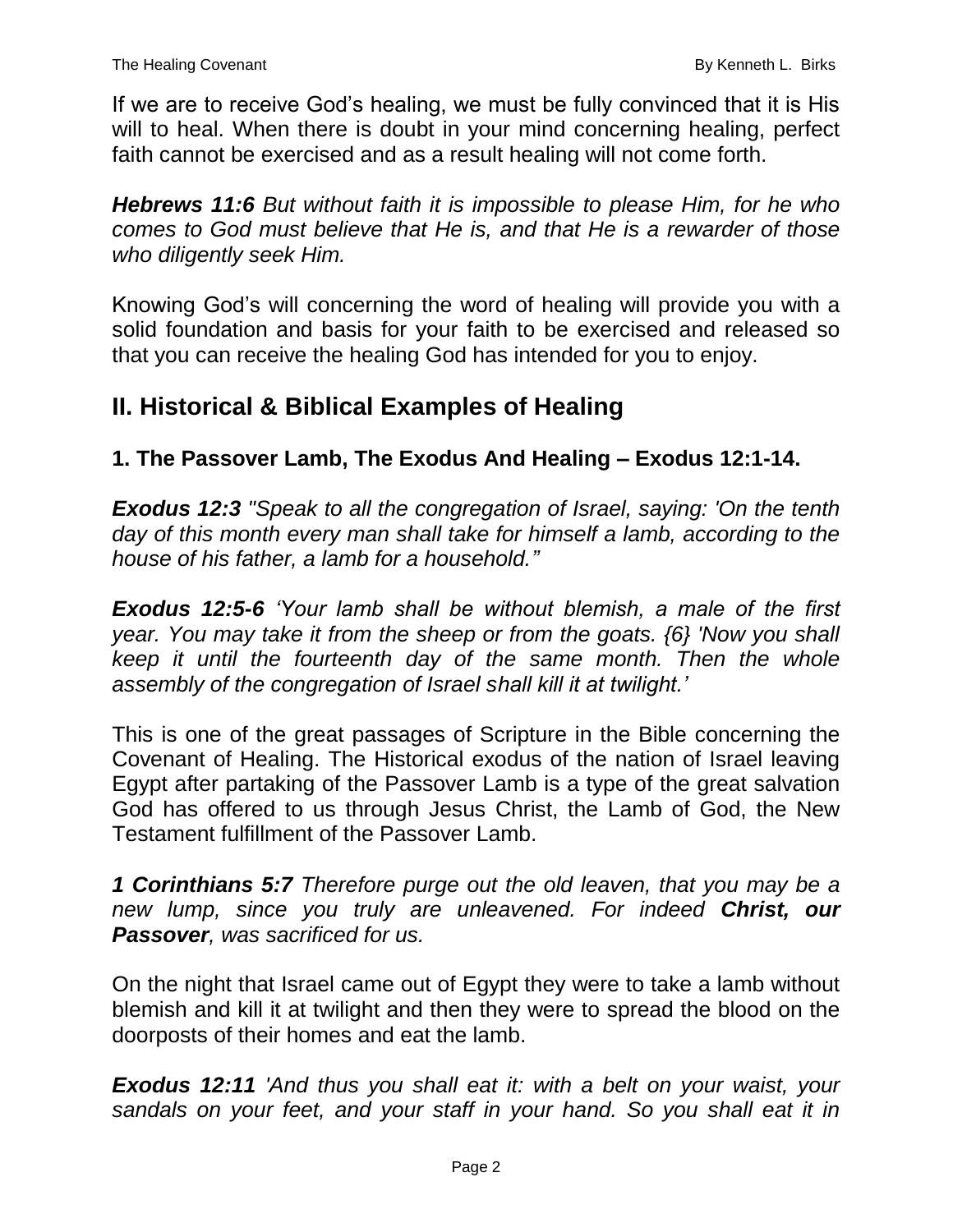*haste. It is the Lord's Passover.*

#### **The Passover Lamb was for the healing of the nation of Israel.**

*Psalm 105:37 He also brought them out with silver and gold, and there was none feeble among His tribes.*

This is an amazing Scripture, because there must have been about three million people who came out of Egypt. It says there was not one feeble person among them, not one weak person or sick person.

If that was true in Israel, for those people who were living under the Law, how much more true is it for us who are living under a new and better Covenant of grace, mercy and truth, who have been redeemed by the blood of God's perfect Lamb, Jesus Christ.

*Hebrews 8:6 But now He has obtained a more excellent ministry, inasmuch as He is also Mediator of a better covenant, which was established on better promises.*

#### **God made a covenant saying, "I am the Lord who heals you."**

*Exodus 15:26 and said, "If you diligently heed the voice of the LORD your God and do what is right in His sight, give ear to His commandments and keep all His statutes, I will put none of the diseases on you which I have brought on the Egyptians. For I am the LORD who heals you."*

Here we see very clearly that the very nature of God has to do with healing. God says, "I am the LORD who heals you." The word LORD is more correctly translated *"Jehovah-Rapha,"* which means **I am the Lord your Physician, or I am the Lord who heals you.** This name is given to reveal the redemptive privilege of being healed.

This privilege is provided for by the atonement as we shall see later in the teaching. The prophet Isaiah prophesies concerning Christ and His work of atonement when he says, *"Surely He has borne our griefs (sicknesses), and carried our sorrows (pain)."<sup>1</sup>*

The covenant with Moses was the first covenant God gave to the children

 $\overline{a}$ 

<sup>&</sup>lt;sup>1</sup> Isaiah 53:4-6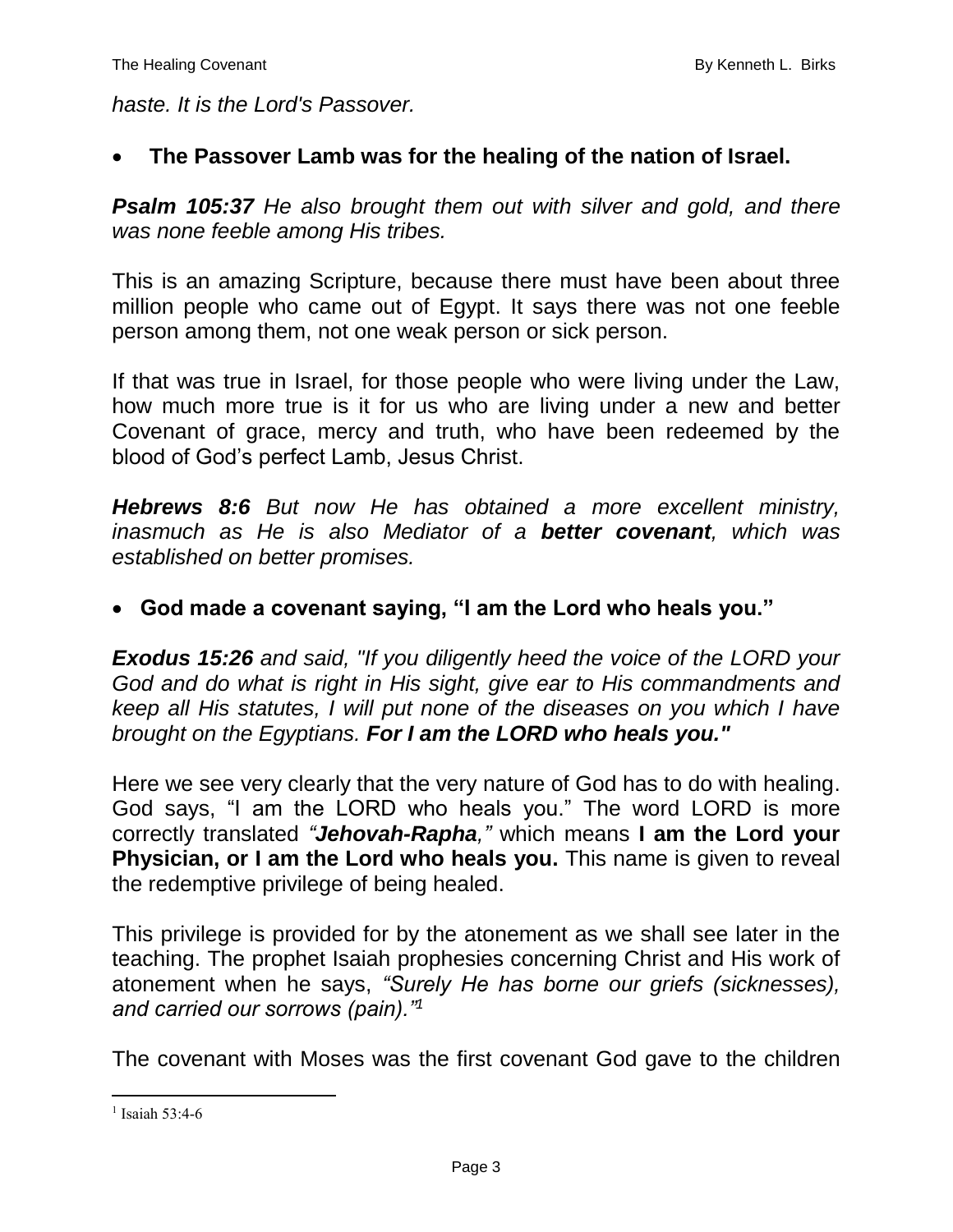of Israel after crossing the Red Sea. It was a covenant of healing, which is typical of our redemption as well. As we shall see, healing is included in the Greek words *"sozo"* and *"soteria"* which are the words for salvation. Part of their salvation and deliverance from the Passover Lamb was healing.

In the above Scripture—Exodus 15:26, the promise of healing has two parts to it: the conditions and the promise. The conditions were extended to Israel and all those who chose to come under the covenant of God as it was given to Moses. If these conditions were met the promise of healing took effect. If the children of Israel didn't live up to the conditions then they didn't receive the promise. The same is true for us under the New Covenant.

Under the New Covenant we observe the Passover feast in the partaking of the communion service, which is representative of the blood and the body of Christ.

Jesus instituted this during the Old Testament Feast of Passover prior to His death, burial and resurrection.

*Matthew 26:26-28 And as they were eating, Jesus took bread, blessed and broke it, and gave it to the disciples and said, "Take, eat; this is My body." <sup>27</sup>Then He took the cup, and gave thanks, and gave it to them, saying, "Drink from it, all of you. <sup>28</sup>"For this is My blood of the new covenant, which is shed for many for the remission of sins.*

The Passover lamb that Israel partook of was a type of Jesus Christ, who is the Lamb of God, our Passover Lamb. Jesus, who is our Passover Lamb has come to heal the whole nation of spiritual Israel, for as 1 Corinthians 5:7b-8 says, *"For indeed Christ, our Passover, was sacrificed for us. <sup>8</sup>Therefore let us keep the feast, not with old leaven, nor with the leaven of malice and wickedness, but with the unleavened bread of sincerity and truth."*

Under the New Covenant we observe the Passover feast in the partaking of the communion service, which is representative of the blood and the body of Christ. Jesus instituted this during the Old Testament Feast of Passover prior to His death, burial and resurrection.

 **The conditions and promise of healing are evident in this covenant as well.**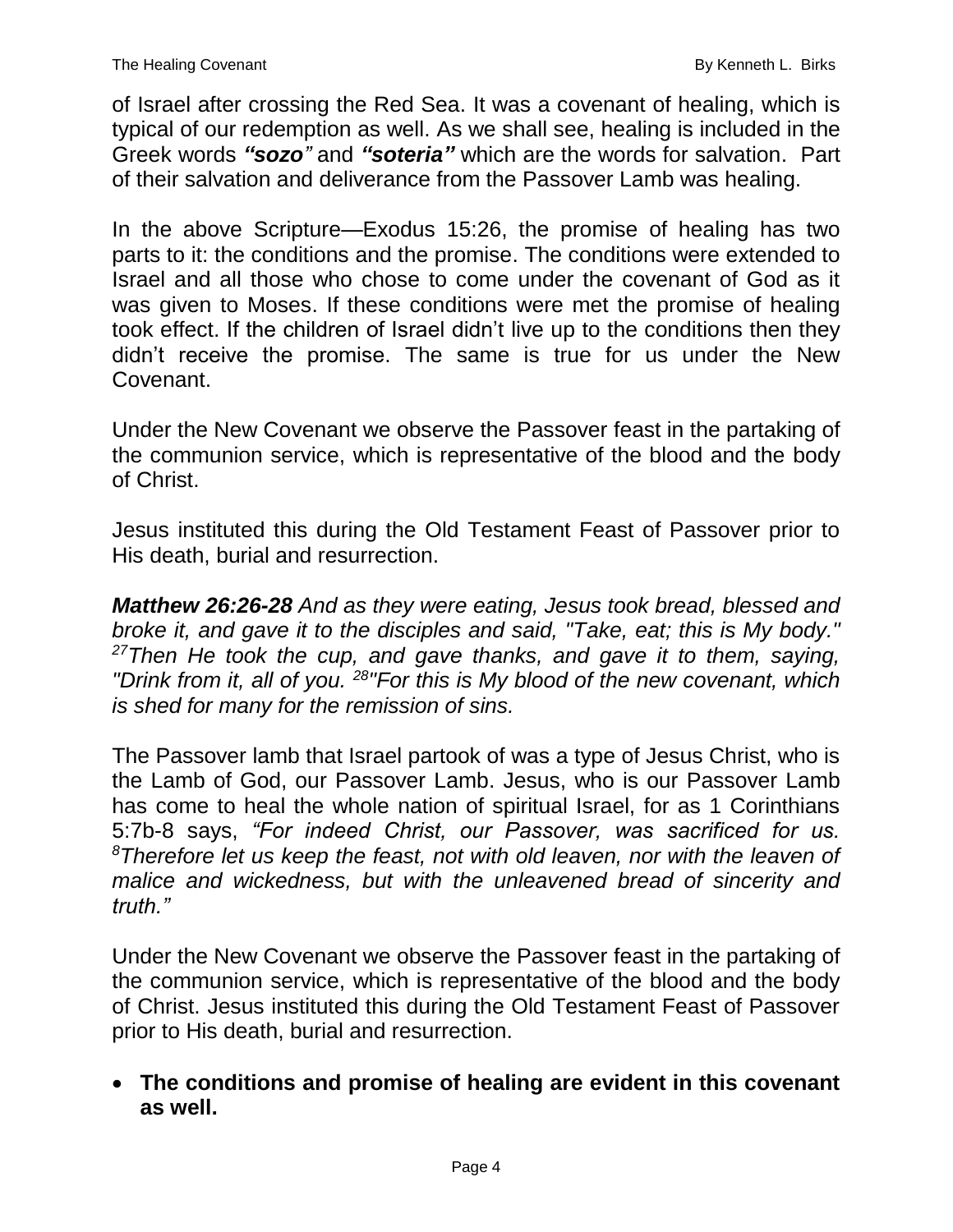*1 Corinthians 11:29-30 For he who eats and drinks in an unworthy manner eats and drinks judgment to himself, not discerning the Lord's body. <sup>30</sup>For this reason many are weak and sick among you, and many sleep.*

Since Jehovah-Rapha is one of God's redemptive names, sealing the covenant of healing, then Christ could no longer abandon His office of Healer than His other offices as revealed by His other redemptive names. The name, "The Lord Jesus Christ" encompasses all of God's redemptive names.

It is God's will for every Christian to be well and strong. As we believe in His Word and meet His conditions we shall experience Jehovah-Rapha our Healer healing our bodies and delivering us from all kinds of sicknesses and diseases. God is no respecter of persons as it says in Acts 10:34. If God will heal anyone, He will heal you.

### **David understood the healing covenant.**

*Psalm 103:2-4 Bless the LORD, O my soul, And forget not all His benefits: <sup>3</sup>Who forgives all your iniquities, Who heals all your diseases, <sup>4</sup>Who redeems your life from destruction, Who crowns you with lovingkindness and tender mercies...*

When we keep the Word of God and keep our eyes upon Jesus Christ, healing will be ours continually. Just as sin does not belong to us neither does sickness belong to us! It should have no part in the body of Christ. The Bible declares if the Word of God is in our life, there will be health, and there will be healing.

### **Very Important**

\*\*One very important thing to keep in mind while looking to God for healing is that we have not come into the fullness of our salvation yet, even though Christ has completed His part in the process. We are still pressing towards the mark. Just as we still have sin in us, even though Christ has paid the full price for our sin, we still have sickness at times as well. We are not perfect, but we continue to press forward for that which Christ has laid hold of for us!

*Philippians 3:12 Not that I have already attained, or am already perfected;*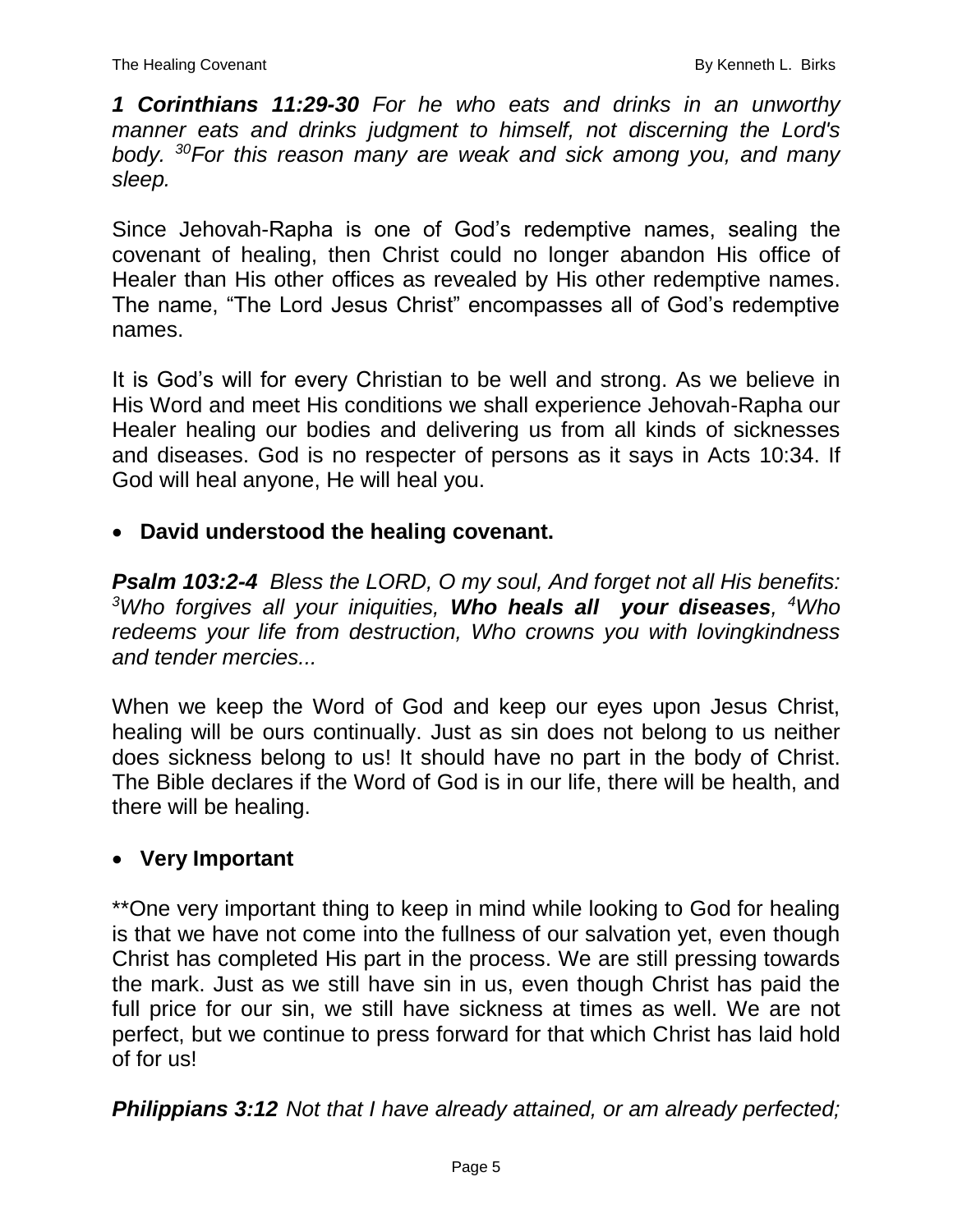*but I press on, that I may lay hold of that for which Christ Jesus has also laid hold of me.*

When you fail to get the victory over sin, do you say, "It's God's will for me to be in sin? No! Of course not. Then why should we think that it might be God's will for us to be sick when we are not healed?

## **III. Healing and the Atonement**

### **1. The Prophecy of Isaiah - Isaiah 53:1-10.**

The prophet Isaiah gives us a wonderful glimpse into the life and ministry of the coming Messiah. This is a prophetic passage concerning the atoning work of Christ, the Messiah. In this prophecy he prophesies many things concerning the Messiah's ministry and all that He would go through on behalf of God's people, of which we find healing being very much a part of the atoning work of Christ.

*Isaiah 53:4-6 Surely He has borne our griefs And carried our sorrows; yet we esteemed Him stricken, Smitten by God, and afflicted. <sup>5</sup>But He was wounded for our transgressions, He was bruised for our iniquities; the chastisement for our peace was upon Him, and by His stripes we are healed. <sup>6</sup>All we like sheep have gone astray; we have turned, every one, to his own way; and the LORD has laid on Him the iniquity of us all.*

*(Griefs - 2483). choliy, khol-ee'; from H2470; malady, anxiety, calamity:--disease, grief, (is) sick (-ness). "Griefs" is literally "sicknesses."*

*Isaiah 53:10 Yet it pleased the LORD to bruise Him; He has put Him to grief. When You make His soul an offering for sin, He shall see His seed, He shall prolong His days....*

*(Grief - 2470). chalah, khaw-law'; to be rubbed or worn; hence (fig.) to be weak, sick, afflicted; or to grieve, make sick; also to stroke (in flattering), entreat:--beseech, (be) diseased, (put to) grief, be grieved, (be) grievous, infirmity, intreat, lay to, put to pain, make prayer, be (fall, make) sick, sore, be sorry, make suit, woman in travail, be (become) weak, be wounded.*

As we can see there are three very bold affirmative statements in this passage of Scripture that refer to healing being a part of the atoning work of Christ.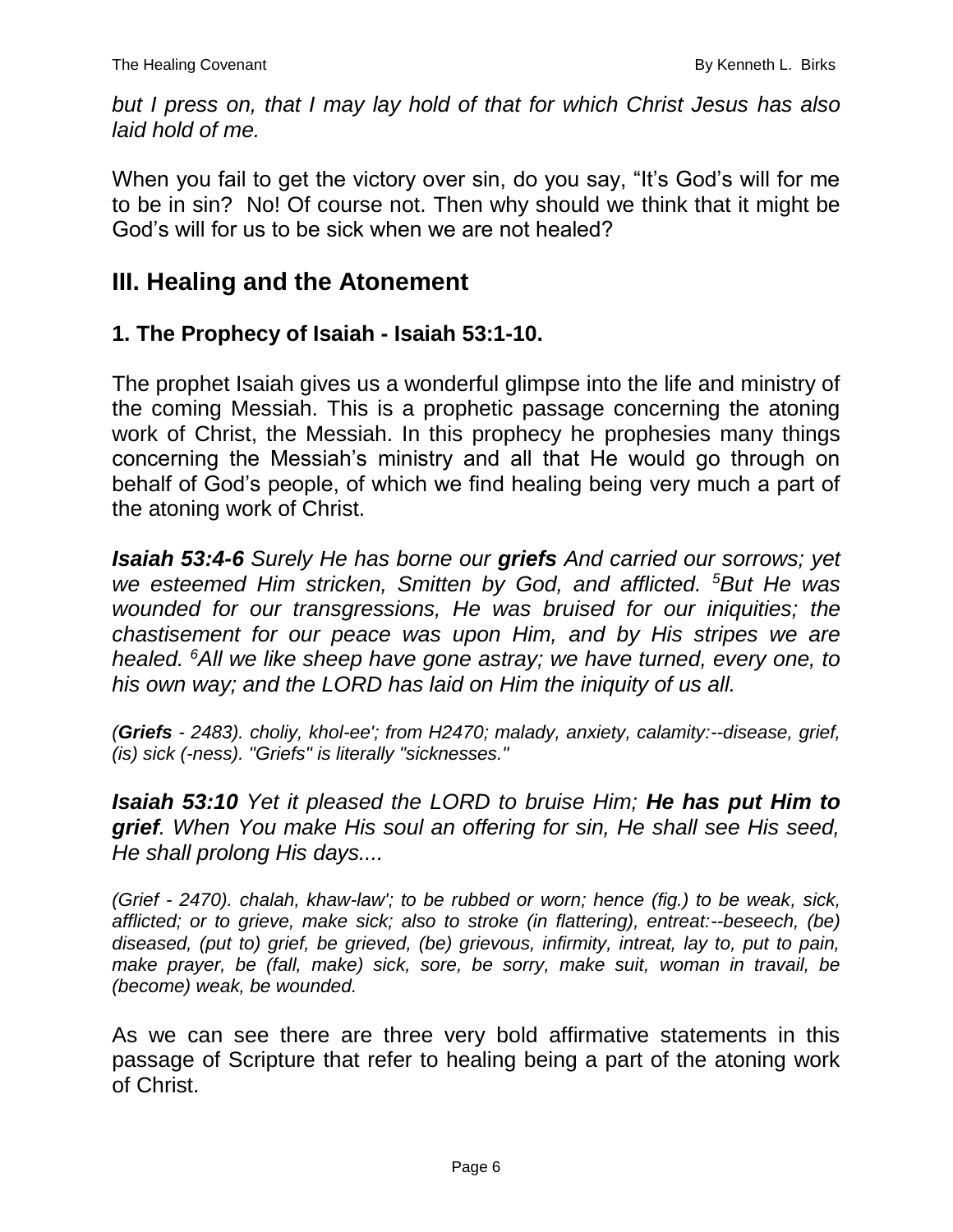- 1. *Verse four: He has borne our griefs* The word griefs means sicknesses, weaknesses and diseases.
- 2. *Verse five: by His stripes we are healed* this includes emotional and physical healing.
- 3. *Verse ten: He has put Him to grief* The Amplified version says, "He has put Him to grief and made Him sick."

*2 Corinthians 5:21 For He made Him who knew no sin to be sin for us, that we might become the righteousness of God in Him.*

In the same sense that Jesus became sin for us that we might be righteous, **He also became diseased and sick for us that we might be healed and made totally whole.** 

Healing is as much a part of the atoning work of Christ as the removal of sin. From both sin and sickness we have redemption through the precious blood that was shed and the stripes that Jesus bore for us. He took our sicknesses as well as our sins

### **2. The Testimony of Jesus Fulfilling the Atonement.**

*Matthew 8:16-17 When evening had come, they brought to Him many who were demon-possessed. And He cast out the spirits with a word, and healed all who were sick, <sup>17</sup>that it might be fulfilled which was spoken by Isaiah the prophet, saying: "He Himself took our infirmities and bore our sicknesses."*

The above passage of Scripture very plainly illustrates to us that Jesus fulfilled the prophecy of Isaiah 53 by healing all who came unto Him. It says, *"He took our infirmities and bore our sicknesses."*

*(bore - 941). bastazo, bas-tad'-zo; perh. remotely der. from the base of G939 (through the idea of removal); to lift, lit. or fig. (endure, declare, sustain, receive, etc.):--bear, carry, take up.*

### **Jesus was faithful to healing all because of the healing covenant.**

The Gospels reveal very clearly that throughout the ministry of Jesus, He carried out this commitment of healing to all who came unto Him.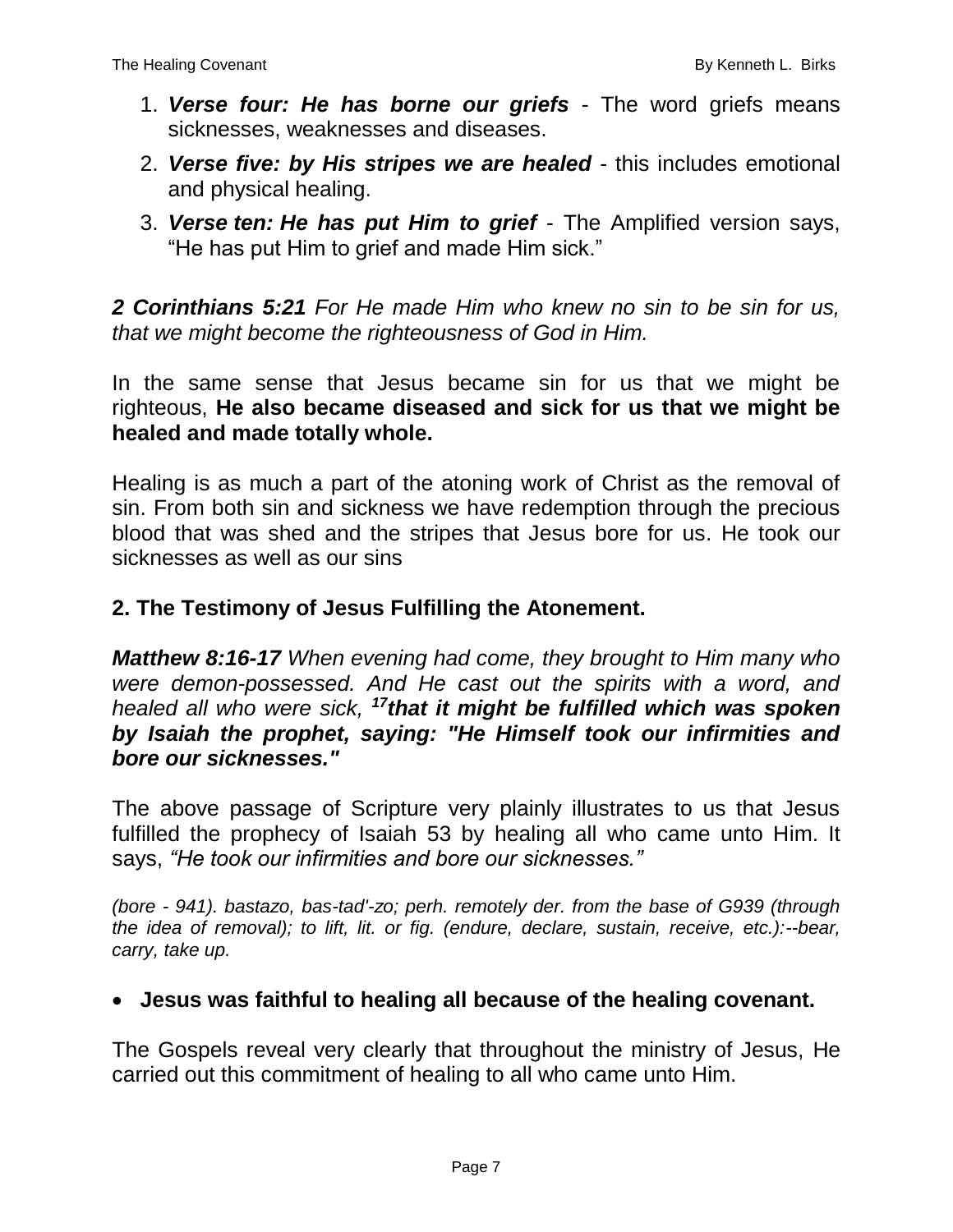*Matthew 12:15 But when Jesus knew it, He withdrew from there. And great multitudes followed Him, and He healed them all.*

*Matthew 14:36 and begged Him that they might only touch the hem of His garment. And as many as touched it were made perfectly well.*

*Luke 6:19 And the whole multitude sought to touch Him, for power went out from Him and healed them all.*

**In Jesus' mind, healing and forgiveness were equal.**

*Mark 2:9 "Which is easier, to say to the paralytic, 'Your sins are forgiven you,' or to say, 'Arise, take up your bed and walk'?*

The precious blood that was shed by Jesus and the stripes that He bore give us redemption from both sin and sickness, therefore in Jesus' mind He saw healing someone of sickness just as easy as forgiving someone of their sins. Sin and sickness came into the world through the fall, therefore we must look for the healing of both in our Savior, the Lord Jesus Christ.

Since Christ "bore our sins", how many is it God's will to forgive? *"Whosever believes!"*

Since Christ "bore our sickness", how many is it God's will to heal? *"He healed them all."*

**Peter sees healing as something that has already been given.**

*1 Peter 2:24 ...who Himself bore our sins in His own body on the tree, that we, having died to sins, might live for righteousness; by whose stripes you were healed.*

This, once again, shows that healing is very much a part of the atonement of Jesus Christ.

- The same Bible that invites whosoever to be forgiven of his sins also invites any to be healed of their sicknesses.
- The same Christ that always forgives sins, always healed sicknesses.
- The same Scripture that says, 'who Himself bore our sins in His own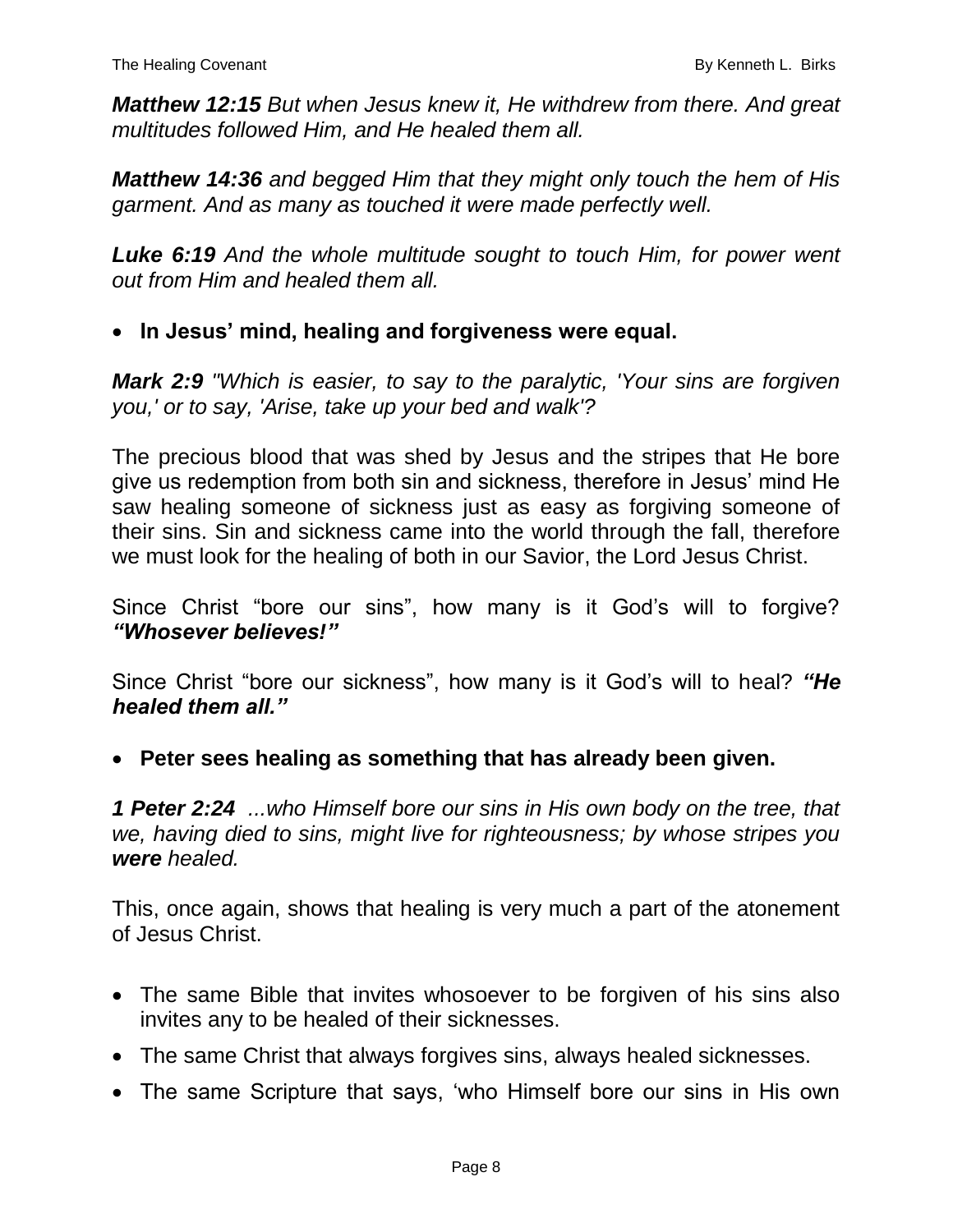body' also says, *"By whose stripes you were healed."*

 The same Scripture that says who forgives all your iniquities also says, *"Who heals all your diseases."*

**Healing is simply the salvation of Jesus Christ having its divine action in a man's body the same as it had its divine action in a man's soul.**

#### **3. The Greek words for salvation or saved show that healing is a part of the atonement.**

*"Sozo" (verb)* and *"Soteria" (noun)* are the two Greek words that are used for the term salivation or saved.

*4982. sozo, sode'-zo; from a prim. sos (contr. for obsol. saos, "safe"); to save, i.e. deliver or protect (lit. or fig.):--heal, preserve, save (self), do well, be (make) whole. 4991. soteria, so-tay-ree'-ah; fem. of a der. of G4990 as (prop. abstr.) noun; rescue or safety (phys. or mor.):--deliver, health, salvation, save, saving.*

Few understand that the terms salvation and saved affect the whole man, not just man's ultimate destiny. The waters of salvation run deeper than most of us realize. It is our responsibility to draw from those waters, that all our needs may be met according to His riches in glory.

*Isaiah 12:3 With joy you will draw water from the wells of salvation.*

**The chart below shows you how these two words are translated in the New Testament.**

| <b>Health</b>   | <b>Healed</b>     | <b>Preserved</b>     | Do Well          |
|-----------------|-------------------|----------------------|------------------|
| Acts 27:34      | Acts 14:9         | 2 Timothy 4:18       | John 11:12       |
|                 | Mark 5:23         |                      |                  |
|                 | Luke 8:36         |                      |                  |
|                 |                   |                      |                  |
| <b>Be whole</b> | <b>Made whole</b> | <b>Saved - Save</b>  | <b>Salvation</b> |
| Matthew 9:21-22 | Mark 6:56         | Mark 8:35, 16:16     | Romans 1:16      |
| Mark 10:52      | Mark 15:30-31     | Romans 1:10          |                  |
| Luke 8:48-50    | Luke 9:56         | 2 Timothy 3:15       |                  |
|                 |                   | 1 Corinthians 1:21   | 2 Timothy 3:15   |
|                 |                   | 1 Timothy 1:15, 2:15 |                  |
|                 |                   | <b>James 5:15</b>    |                  |
|                 | Luke 18:42        | Mark 16:16           |                  |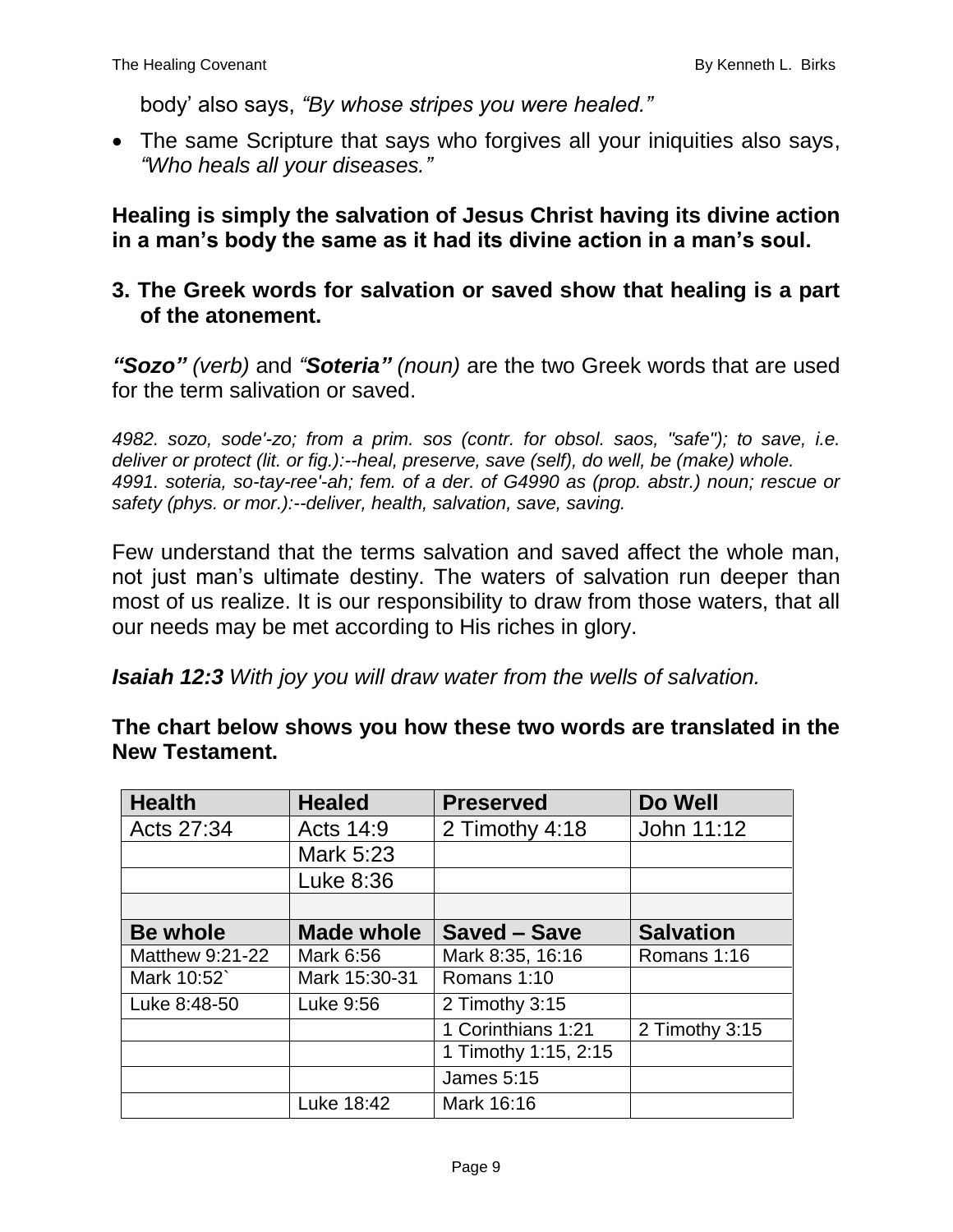## **III. Abraham's Example of Applying Faith to the Covenant.**

Abraham is called the Father of our Faith for a reason. I believe it is because he understood the correlation between faith and the covenant God had made with Him.

*Genesis 22:2 Then He said, "Take now your son, your only son Isaac, whom you love, and go to the land of Moriah, and offer him there as a burnt offering on one of the mountains of which I shall tell you."*

### **1. Abraham's Confession of Faith.**

Abraham is called the father of our faith for a good reason. His faith was based on the covenant God had made with him concerning his son, Isaac. When he was asked to sacrifice his son, he made his confession according to the covenant God had already established with him rather than on the circumstances of the moment.

When speaking to his companions, he said, *"We will come back."* When Isaac got wise to what was going on, he asked his dad what they were going to sacrifice. Abraham's response was according to the covenant and said, *"God will provide for Himself the lamb for the burn offering."*

*Genesis 22:5 And Abraham said to his young men, "Stay here with the donkey; the lad and I will go yonder and worship, and we will come back to you."*

*Genesis 22:8 And Abraham said, "My son, God will provide for Himself the lamb for a burnt offering." So the two of them went together.*

*Genesis 22:13 Then Abraham lifted his eyes and looked, and there behind him was a ram caught in a thicket by its horns. So Abraham went and took the ram, and offered it up for a burnt offering instead of his son.*

#### **2. God's Promise to Abraham.**

Abraham simply based his confession of faith on the covenant God had already made with him rather than the circumstances he found himself in.

*Genesis 17:7 "And I will establish My covenant between Me and you and your descendants after you in their generations, for an everlasting*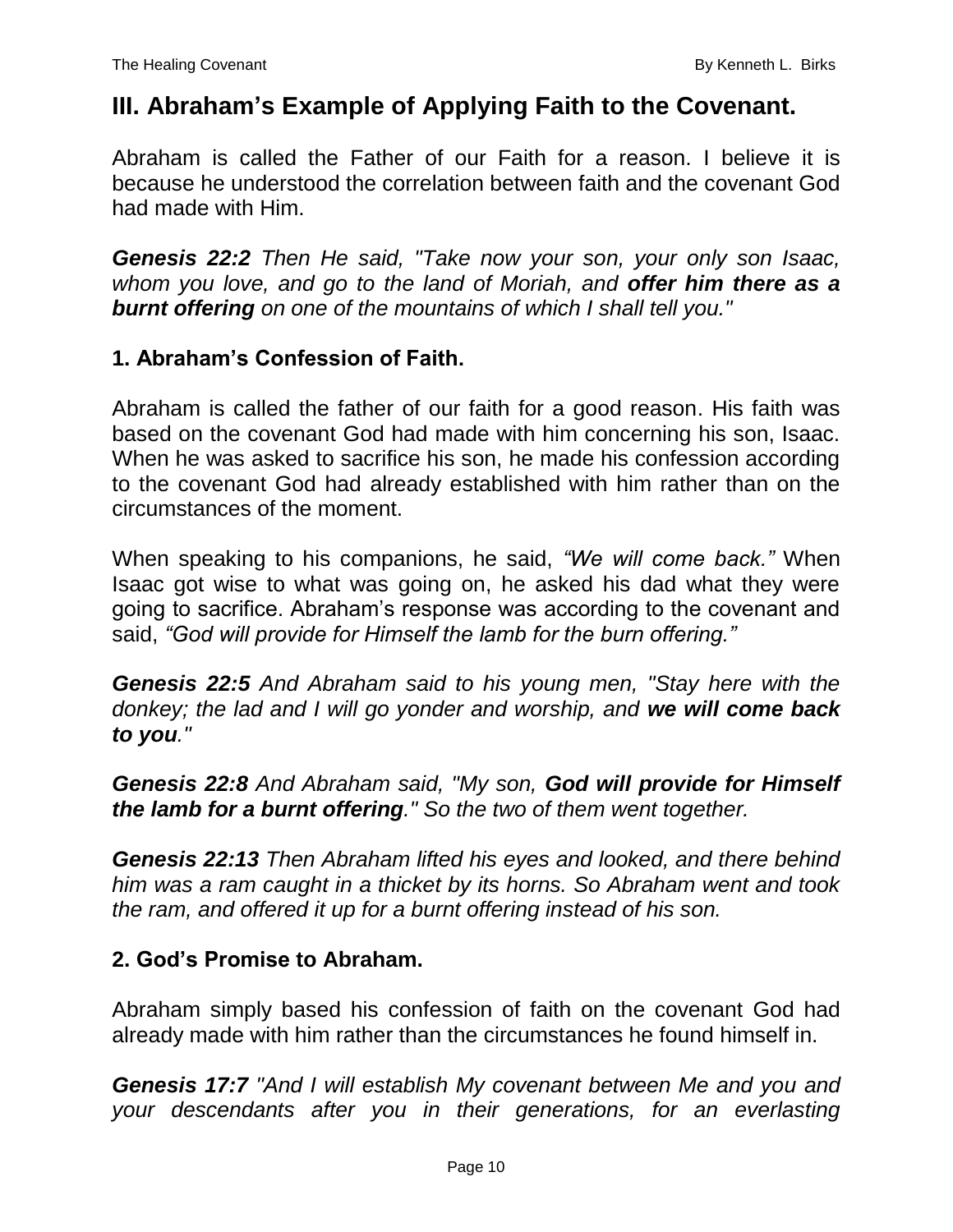*covenant, to be God to you and your descendants after you.*

*Genesis 17:19 Then God said: "No, Sarah your wife shall bear you a son, and you shall call his name Isaac; I will establish My covenant with him for an everlasting covenant, and with his descendants after him.*

#### **3. Abraham Was Fully Convinced.**

*Romans 4:20-21 He did not waver at the promise of God through unbelief, but was strengthened in faith, giving glory to God, <sup>21</sup>and being fully convinced that what He had promised He was also able to perform.*

Just as Abraham was fully convinced and did not waver at the promise of God through unbelief, we must do the same. Knowing that God has established healing as part of the atonement means we do not have to ever wonder if it's God's will to heal us. It's always His will to heal us just as it's always God's will to forgive us for our sins. In Jesus it's all the same as He said, "Which is easier, to forgive or to heal?"

*Mark 2:9 "Which is easier, to say to the paralytic, 'Your sins are forgiven you,' or to say, 'Arise, take up your bed and walk'?*

## **IV. New Testament Examples of Healing.**

Now that we have seen that healing is a part of the atonement of Jesus Christ and that it is very much a part of New Testament Christianity let's look at some examples of how it was manifested in the Scriptures through the ministry of Jesus, the Book of Acts and the life and ministry of the apostle Paul.

#### **1. The Healing Ministry of Jesus.**

Throughout the ministry of Jesus during His 3 1/2 years, healing was a major part of His ministry. It was something He knew He was called to do.

*Luke 4:18 "The Spirit of the LORD is upon Me, because He has anointed Me To preach the gospel to the poor; He has sent Me to heal the brokenhearted, To proclaim liberty to the captives and recovery of sight to the blind, to set at liberty those who are oppressed;*

When Luke refers to the ministry of Jesus, he mentions that Jesus went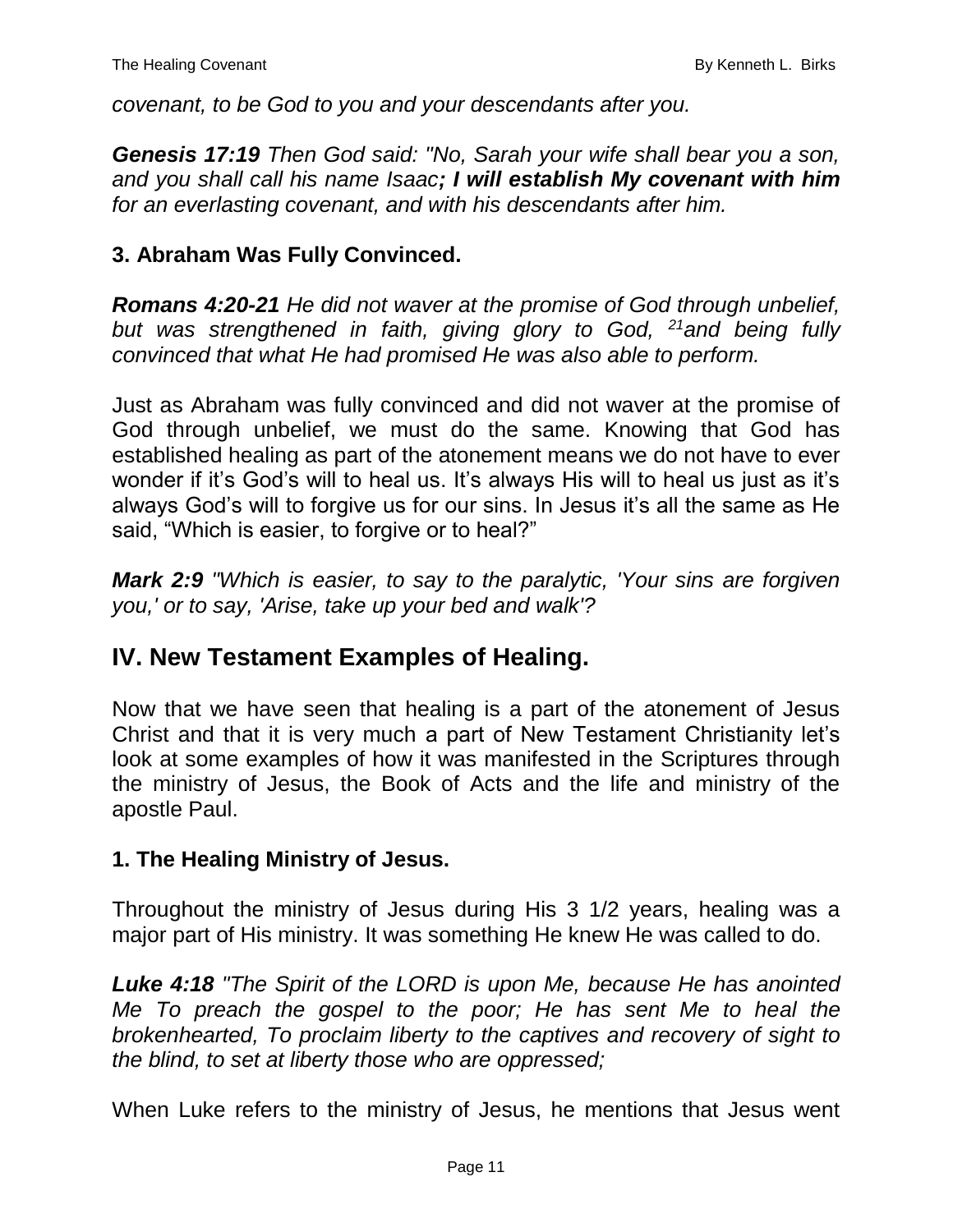about doing good and healing all who came to Him.

*Acts 10:38 "how God anointed Jesus of Nazareth with the Holy Spirit and with power, who went about doing good and healing all who were oppressed by the devil, for God was with Him.*

There are so many Scriptures in the Gospels that speak of Jesus' healing ministry that it would take too much time to cover them all. But here are a few:

*Matthew 4:23-24 And Jesus went about all Galilee, teaching in their synagogues, preaching the gospel of the kingdom, and healing all kinds of sickness and all kinds of disease among the people. <sup>24</sup>Then His fame went throughout all Syria; and they brought to Him all sick people who were afflicted with various diseases and torments, and those who were demonpossessed, epileptics, and paralytics; and He healed them.*

*Matthew 8:16 When evening had come, they brought to Him many who were demon-possessed. And He cast out the spirits with a word, and healed all who were sick,*

*Matthew 9:35 Then Jesus went about all the cities and villages, teaching in their synagogues, preaching the gospel of the kingdom, and healing every sickness and every disease among the people.*

*Matthew 14:1 And when Jesus went out He saw a great multitude; and He was moved with compassion for them, and healed their sick.*

*Matthew 21:14 Then the blind and the lame came to Him in the temple, and He healed them.*

*Mark 6:5 Now He could do no mighty work there, except that He laid His hands on a few sick people and healed them.*

*Luke 4:40 When the sun was setting, all those who had any that were sick with various diseases brought them to Him; and He laid His hands on every one of them and healed them.*

See also: *Matthew 8:7-8,16; 10:1; 12:10,15,22; 13:15; 15:28,30; 19:2; 21:14; Mark 1:34; 3:2,10,15; 5:23,29,34; 6:5,13; Luke 4:23,40; 5:15,17; 6:7,17,18-19; 7:3,7; 8:2,36,43,47, 9:2,6,11,42; 10:9; 13:14; 14:4; 17:15; 22:51; John 4:47; 5:13; 12:40.*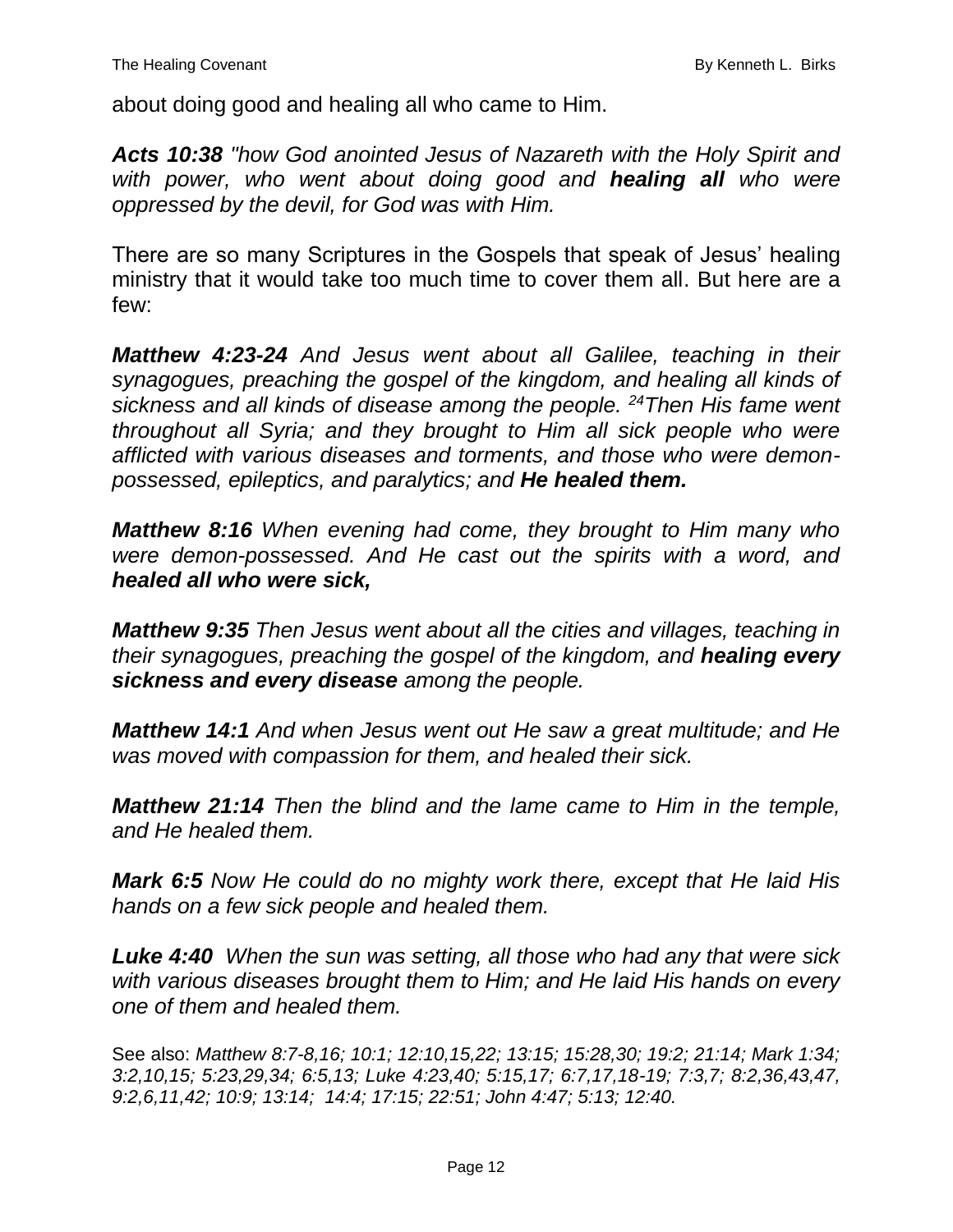### **2. The Healing Ministry in the Book of Acts.**

Before the death, burial and resurrection of Jesus He shared with them about the grain of wheat that must die to bring forth more fruit. In essence, He was saying He was going to reproduce Himself in His disciples so that they could carry out the great commission.

*John 12:24-25 "Most assuredly, I say to you, unless a grain of wheat falls into the ground and dies, it remains alone; but if it dies, it produces much grain. <sup>25</sup>"He who loves his life will lose it, and he who hates his life in this world will keep it for eternal life.*

What Jesus is saying is that as He dies and is resurrected and then ascends into the heavens that He will reproduce Himself through His disciples and all those who call on His name. This is why He told them to wait in Jerusalem until they were to be endued with the power from on high.

*Acts 1:8 "But you shall receive power when the Holy Spirit has come upon you; and you shall be witnesses to Me in Jerusalem, and in all Judea and Samaria, and to the end of the earth."*

*Mark 16:15-18 And He said to them, "Go into all the world and preach the gospel to every creature. <sup>16</sup>"He who believes and is baptized will be saved; but he who does not believe will be condemned. 17-18 "And these signs will follow those who believe: In My name they... will lay hands on the sick, and they will recover."*

As they went forth in the power of His name, many miracles and healings were accomplished by these disciples, who had followed Jesus. Just as healing was an integral part of Jesus' ministry it was now to be an integral part of their ministry.

The Book of Acts is the account of how the apostles, who were trained and discipled under the ministry of Jesus responded to the Great *Commission that was given to them by Jesus in the Gospels.*

### **The healing of the lame man by Peter & John –** *Acts 3:1-12***.**

*Acts 3:11 Now as the lame man who was healed held on to Peter and*  John, all the people ran together to them in the porch which is called *Solomon's, greatly amazed.*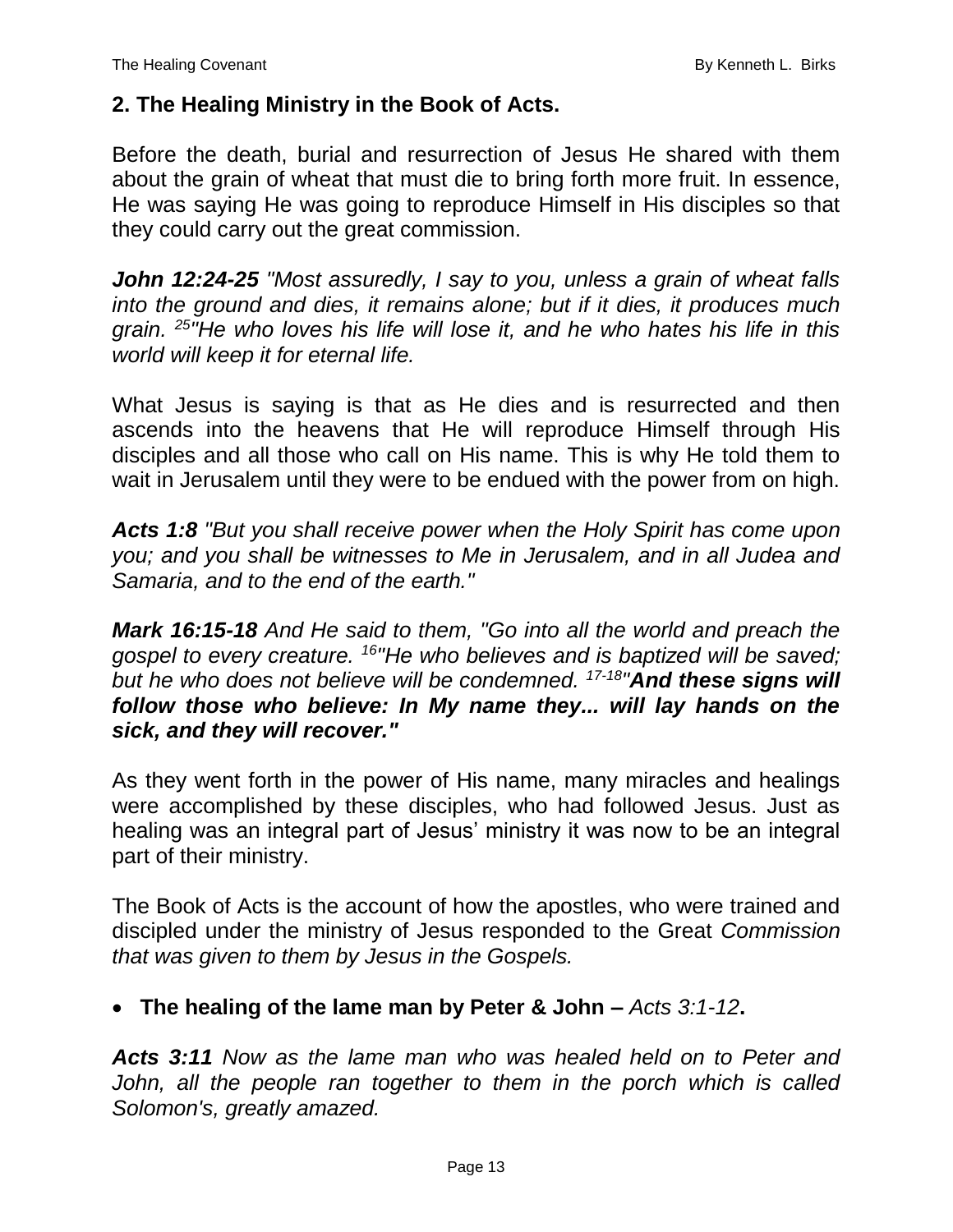#### **Many are healed by the presence of Peter's shadow –** *Acts 5:12-16.*

*Acts 5:15-16 ...so that they brought the sick out into the streets and laid them on beds and couches, that at least the shadow of Peter passing by might fall on some of them. <sup>16</sup>Also a multitude gathered from the surrounding cities to Jerusalem, bringing sick people and those who were tormented by unclean spirits, and they were all healed.*

#### **The healing of Aeneas –** *Acts 9:32-35.*

*Acts 9:34 And Peter said to him, "Aeneas, Jesus the Christ heals you. Arise and make your bed." Then he arose immediately.*

Notice that it said in verse 35, *"all that dwelt at Lydda and Saron saw him, and turned to the Lord."* This testimony of healing brought many people to Jesus, just as Jesus' ministry of healing brought many people to Him during His 3 1/2 years of ministry.

As we have seen, earlier in this study, healing is part of our salvation. It is also used to bring people into the saving knowledge of Jesus Christ. We see this again in the Apostle Paul's ministry of healing.

#### **The father of Publius is healed by Paul –** *Acts 28:7-9***.**

*Acts 28:8-9 And it happened that the father of Publius lay sick of a fever and dysentery. Paul went in to him and prayed, and he laid his hands on him and healed him. <sup>9</sup>So when this was done, the rest of those on the island who had diseases also came and were healed.*

#### **Healing from handkerchiefs –** *Acts 19:11-12.*

*Acts 19:11-12 Now God worked unusual miracles by the hands of Paul, <sup>12</sup>so that even handkerchiefs or aprons were brought from his body to the sick, and the diseases left them and the evil spirits went out of them.*

#### **The healing of the cripple –** *Acts 14:8-10.*

*Acts 14:9-10 This man heard Paul speaking. Paul, observing him intently and seeing that he had faith to be healed, <sup>10</sup>said with a loud voice, "Stand up straight on your feet!" And he leaped and walked.*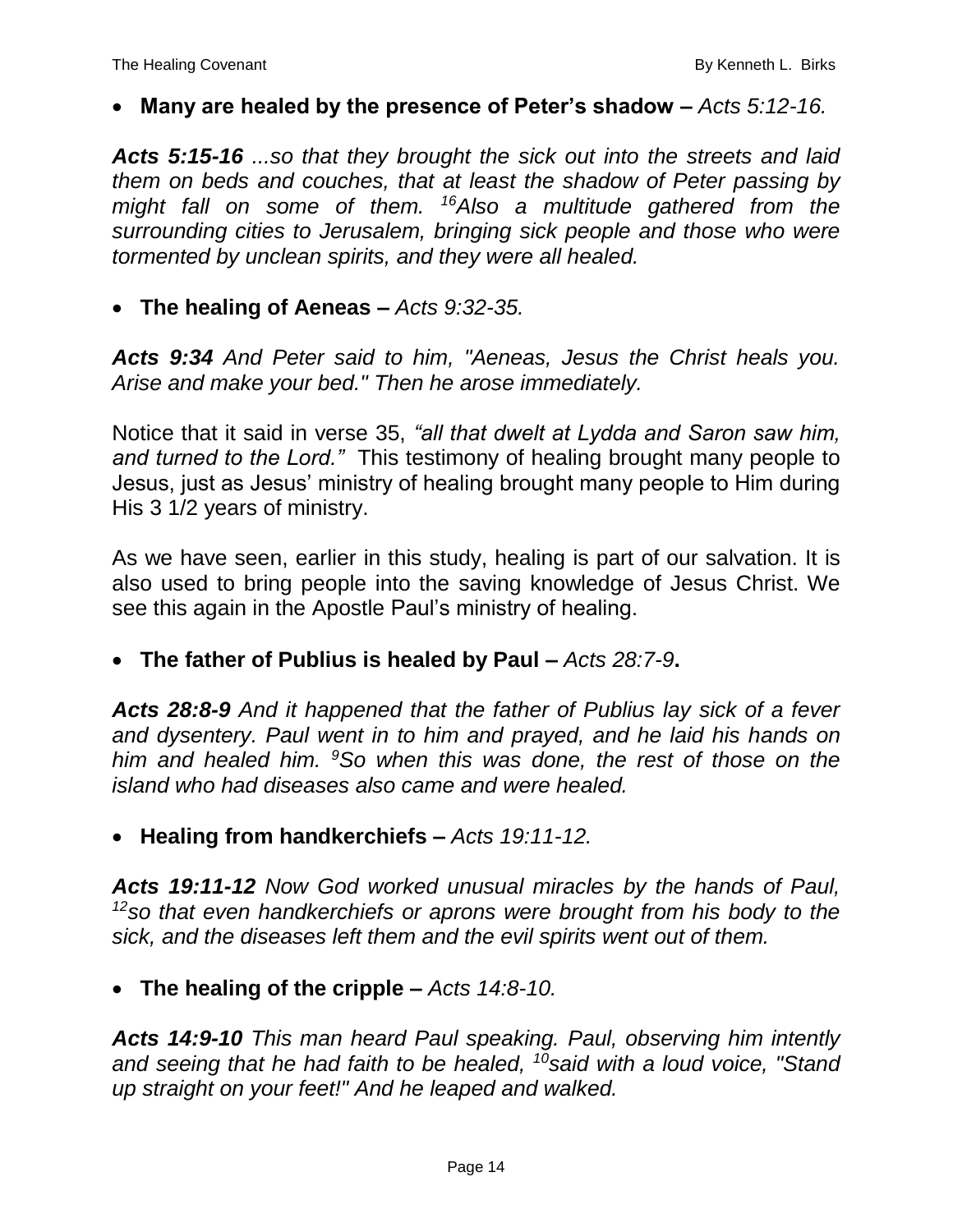This Scripture is interesting in the fact that Paul realized that this man had faith to be healed. Through the gift of the word of knowledge Paul recognized that this man was able to be healed.

In these examples from the Book of Acts we are seeing that God's will concerning healing did not change once Jesus left the scene. God's will was still to heal whoever came to Him for healing, because His Son Jesus became sick so that all might be healed.

Does this mean that everyone is healed when they come to disciples of Jesus for healing? The answer is no, because we are not perfect in the way that Jesus was. Jesus had perfect faith and always operated in the perfection of the gift. Because we are not perfect we do not have perfect results all the time.

The apostle Paul is a testimony to imperfection in the operation of the gift of healing, in that he left Trophimus sick at Miletus.

### *2 Timothy 4:20 Erastus stayed in Corinth, but Trophimus I have left in Miletus sick.*

Paul understood he wasn't perfect, but it wasn't going to keep in from pressing forward in his gift of healing as we see in the following Scripture.

*Philippians 3:12-14 Not that I have already attained, or am already perfected; but I press on, that I may lay hold of that for which Christ Jesus has also laid hold of me. <sup>13</sup>Brethren, I do not count myself to have apprehended; but one thing I do, forgetting those things which are behind and reaching forward to those things which are ahead, <sup>14</sup>I press toward the goal for the prize of the upward call of God in Christ Jesus.*

Like Paul, we, too, will have failed experiences as we step out in healing, but we must continue to press forward, leaving the failed experiences behind us in the same way he did.

## **IV. Methods Employed In Healing the Sick.**

There are many methods throughout the New Testament that are employed in the healing of the sick. One thing to keep in mind is that Jesus did not do it the same way every time. He was open to hearing the direction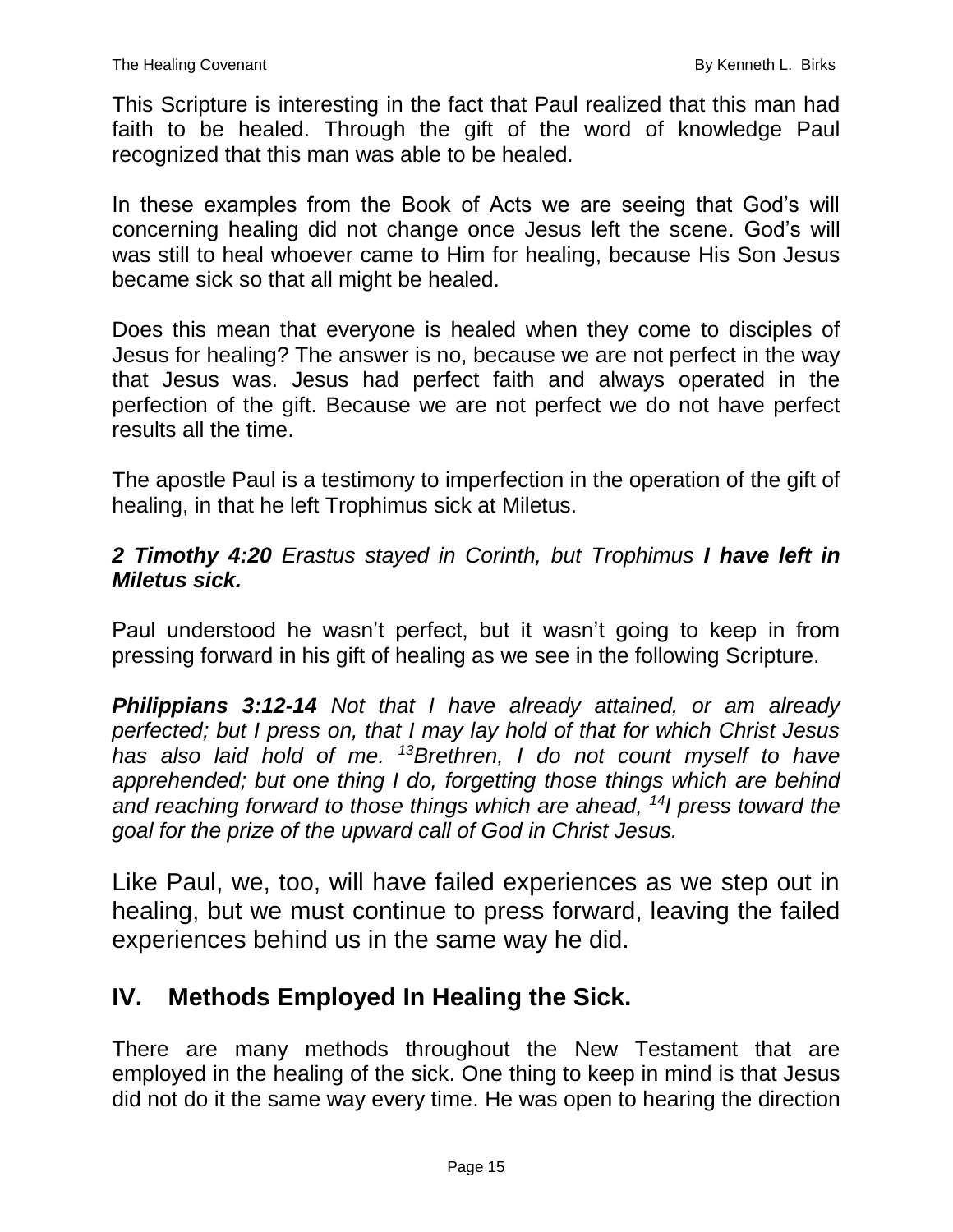of the Father.

*John 5:30 (NNAS) "I can do nothing on My own initiative. As I hear, I judge; and My judgment is just, because I do not seek My own will, but the will of Him who sent Me.*

With this in mind let's look at the different methods that are used in the New Treatment to heal the sick. But let's keep in mind that God wants us to take the time to seek Him as to how He would have us employ the gift of healing to those we are praying for and ministering to.

## **1. Healing Is Employed By the Laying On Of Hands By All Saints.**

*Mark 16:17-18 "And these signs will follow those who believe: In My name they will cast out demons; they will speak with new tongues; {18} "they will take up serpents; and if they drink anything deadly, it will by no means hurt them; they will lay hands on the sick, and they will recover."*

Let's keep in mind that Jesus is our example in all things. He often used the method of laying on of hands in the healing of the sick.

*Luke 4:40 When the sun was setting, all those who had any that were sick with various diseases brought them to Him; and He laid His hands on every one of them and healed them.*

The apostle Paul also used the method of laying on of hands when healing the sick.

*Acts 28:8 And it happened that the father of Publius lay sick of a fever and dysentery. Paul went in to him and prayed, and he laid his hands on him and healed him.*

## **2. Healing Is Employed through Using The Name Of Jesus.**

Jesus said we would do great works in the use of His name. There are many times when you do not have the opportunity to lay hands on someone, but you can pray for them anyway in the name of Jesus and receive powerful results.

*John 14:13-14 "And whatever you ask in My name, that I will do, that the Father may be glorified in the Son. 14"If you ask anything in My name, I will*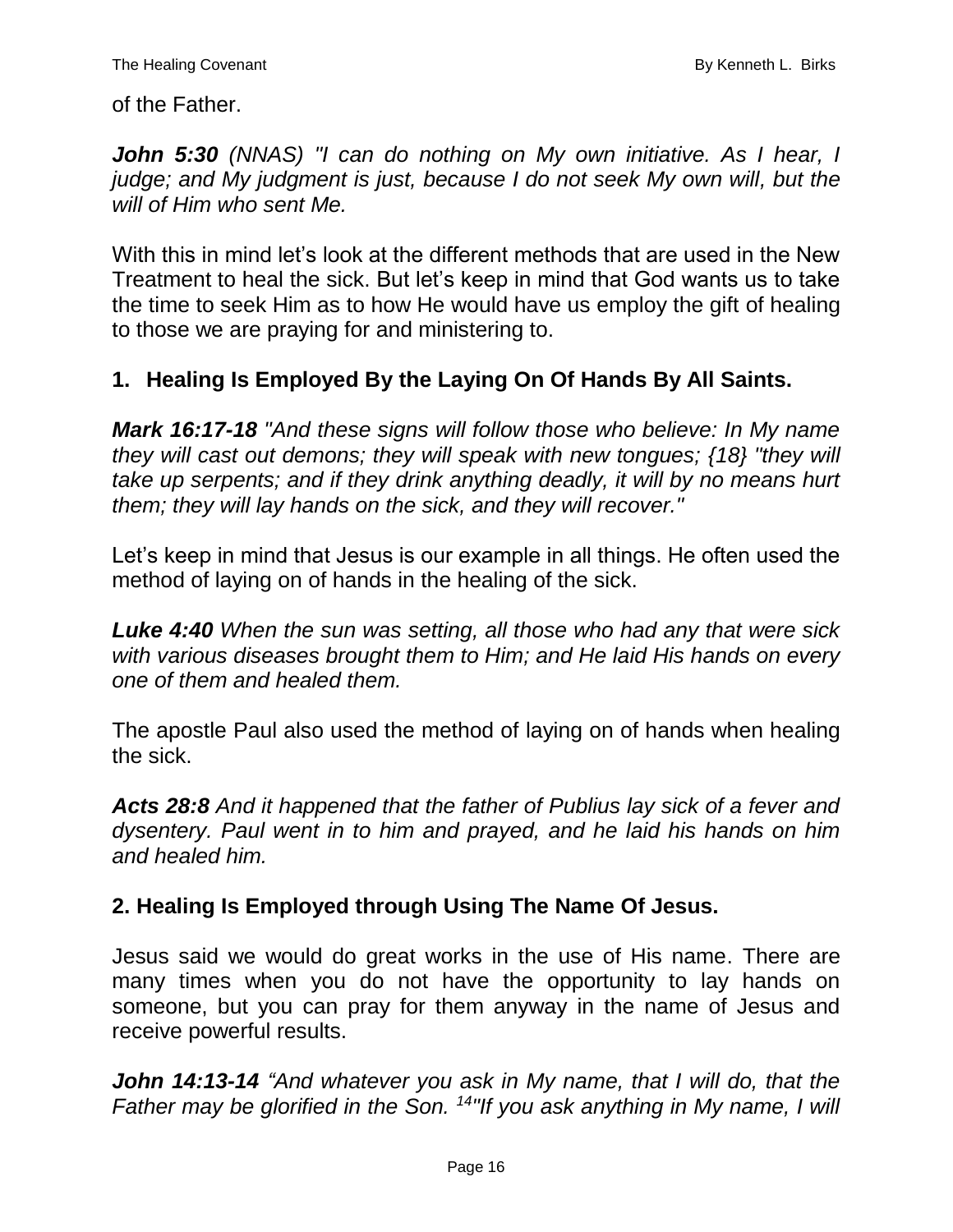*do it."*

Peter and John healed the lame man when through the use of the name of Jesus. The name of Jesus is a powerful and authoritative name that He has given us to do His work through. It is through His name that we have been commissioned to go.

*Acts 3:6 Then Peter said, "Silver and gold I do not have, but what I do have I give you: In the name of Jesus Christ of Nazareth, rise up and walk."*

## **3. Healing Can Come Through Agreement In Prayer.**

*Matthew 18:19 "Again I say to you that if two of you agree on earth concerning anything that they ask, it will be done for them by My Father in heaven."*

To agree on something means that there is an agreement in faith for what you are praying for. The principle of operating in two's is a strong Biblical concept. Jesus sent His disciples out in two's. John and Peter ministered as a team as did Paul and Barnabus. This is the principle of chasing a thousand, but two being able to chase ten thousand. There is more authority through agreement in prayer.

## **4. Healing Is Employed With Elders Anointing With Oil.**

*James 5:14-15 Is anyone among you sick? Let him call for the elders of the church, and let them pray over him, anointing him with oil in the name of the Lord. <sup>15</sup>And the prayer of faith will save the sick, and the Lord will raise him up. And if he has committed sins, he will be forgiven.*

Every person who is sick has the Biblical prerogative to call for the elders of the Church and be healed. This is a clear promise given to us in the Scriptures.

## **5. Healing Can Be Employed Through Prayer Clothes.**

The apostle Paul had such a strong anointing on him in the area of healing that people would actually take handkerchiefs and aprons that were brought from him to give to those who were sick and diseases.

*Acts 19:11-12 Now God worked unusual miracles by the hands of Paul,*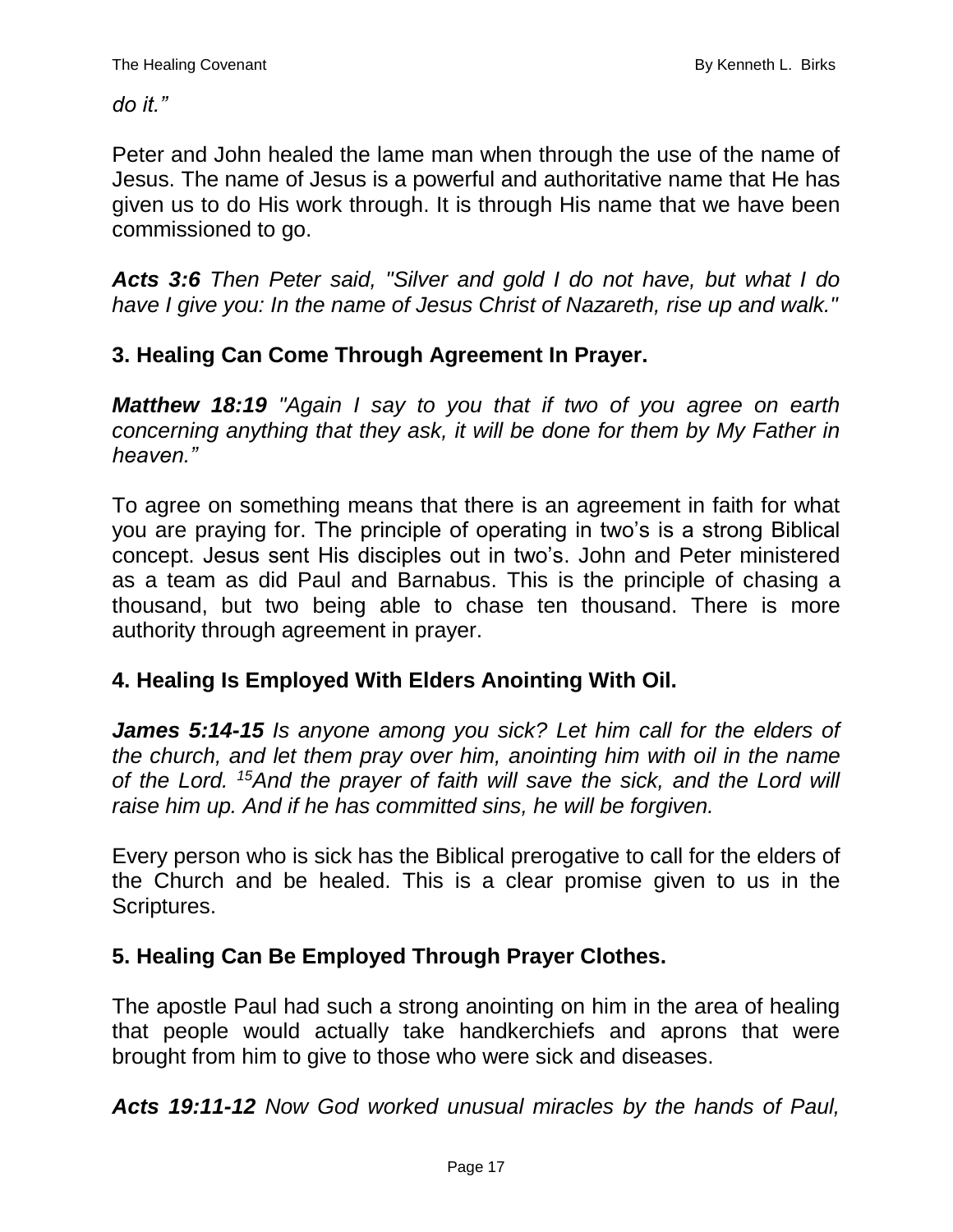*<sup>12</sup>so that even handkerchiefs or aprons were brought from his body to the sick, and the diseases left them and the evil spirits went out of them.*

### **6. Healing Is Administered Through The Gift Of Healing.**

*1 Corinthians12:7-9 But the manifestation of the Spirit is given to each one for the profit of all: <sup>8</sup> for to one is given the word of wisdom through the Spirit, to another the word of knowledge through the same Spirit, <sup>9</sup>to another faith by the same Spirit, to another gifts of healings by the same Spirit…*

The healing anointing that comes through the gift of healing is not a gift for all, but all can press into it with hopes of being used. God anoints some people to be used in this wonderful gift just as he anoints some to prophesy and teach. When this gift is being exercised it gives all of us an extra added dimension of faith to receive our healing.

As we conclude this section on the various methods involved in healing the sick, it is important to keep in mind that there is an overriding principle that must be incorporated into each of these methods. That principle is knowing God's will so well that you know what to do in each situation. This can only happen as a result of being tuned in to the voice of the Holy Spirit.

The secret of Jesus' ministry was His fidelity to the Father's will. He had perfect knowledge of that will.

*John 5:19 Then Jesus answered and said to them, "Most assuredly, I say to you, the Son can do nothing of Himself, but what He sees the Father do; for whatever He does, the Son also does in like manner."*

*John 8:29 "And He who sent Me is with Me. The Father has not left Me alone, for I always do those things that please Him."*

Knowing God's will and being in sync with the Holy Spirit in each situation is what gives us the faith that is needed to see people healed through our ministry of healing.

*Romans 10:17 So then faith comes by hearing, and hearing by the word of God.*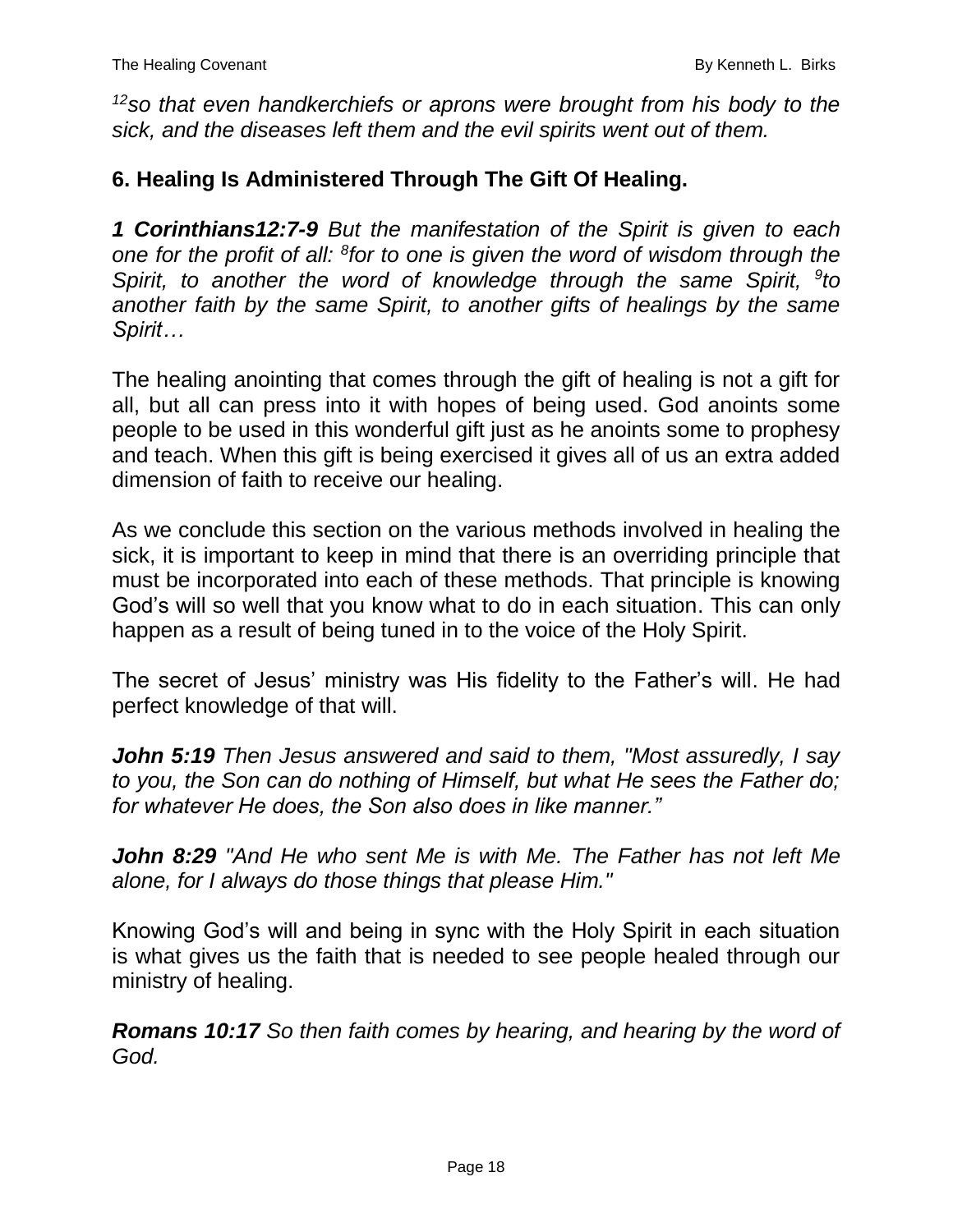## **V. Reasons Why Some Do Not Receive Healing.**

- 1. A Lack of Faith It takes faith to receive healing **–** *Acts 14:9-10.*
- 2. Unconfessed and unrepented sin **–** *Isaiah 59:2, Psalm 66:18.*
- 3. Being double-minded, doubting—not convinced **–** *James 1:6-8.*
- 4. Self-indulgence **–** *James 4:3.*
- 5. An indifference towards God and His purpose **–** *Proverbs 1:28- 30.*
- 6. A disobedient spirit towards God and established authority **–** *1 Samuel 15:22, 1 John 3:22.*
- 7. Building your faith on experience and circumstances rather than the Word of God **–** *Romans 10:17.*
- 8. Having a pattern of negatives confessions that are not in agreement with the word of God **–** *2 Corinthians 4:13.*
- 9. Holding to unscriptural teachings **–** *2 Timothy 2:15*

Many people think that sickness is a part of the Christian life because the Bible says we will be afflicted **–** *Psalm 34:19*

*"Many are the afflictions of the righteous."* The word affliction, used in this case has nothing to do with sickness or physical disabilities. It means trials, hardships, persecutions, temptations, etc.

# **VI. Other Factors to Consider.**

There are a number of other factors to consider as to why we don't always receive our healing, even when we may not be guilty of any of the above areas that were mentioned.

- 1. Jesus operated in the fullness of the Spirit and appropriated the fullness of the atonement. He was perfect in His faith, which caused Him to have perfect success all of the time in His healing ministry.
- 2. The disciples of Jesus operated under the anointing and were able to heal people as well, but there were times when they didn't. Because of their lack of perfection and faith people were not always healed, even though it was God's will for the healing to take place.
- 3. Even though the apostle Paul was used mightily in the gift of healing, he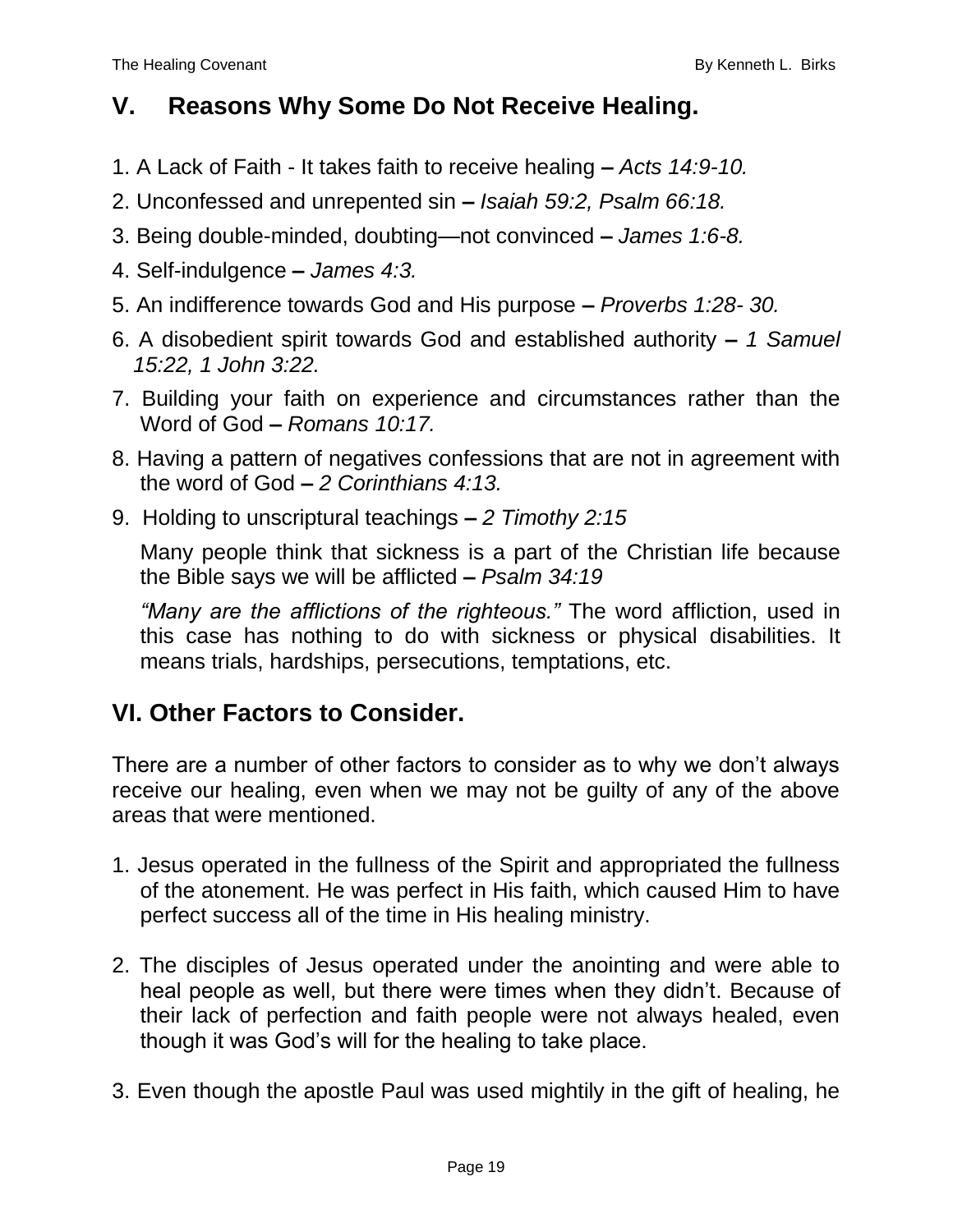left people sick on occasions. In *2 Timothy 4:20* he left Trophimus sick. In *1 Timothy 5:23* he made reference to Timothy's frequent infirmities as well.

4. Paul realized his lack of perfection and lack of faith, but still made a commitment to press on to God's perfect will **–** *Philippians 3:12-16.*

This should be our testimony as well when we do not appropriate God's healing power. Don't get under condemnation, just simply press on in the faith.

- 5. We have not yet appropriated the fullness of the atonement provision in our lives. Even though Jesus made full provision for us in the atonement, we have not receive the fullness of our salvation, but nevertheless we press on to that which Christ Jesus has already laid hold of for us.
- 6. Another factor to take into consideration is the fact that the Body of Christ as a whole is still in a very imperfect state. The more the body of Christ comes into the stature of the fullness of Christ, the more we will be able to partake of the blessings that come from that anointing **–** *Ephesians 4:16, Psalm 133*.

## **VIII. Summary.**

In this lesson we have covered a number of areas concerning the word of healing. Our main objective was to see how healing is a part of the atoning work of Christ and how it is to be implemented into our lives.

- We have seen that healing was a part of the Old Covenant and is also a major part of the New Covenant established under the priesthood of Jesus Christ.
- The Passover Lamb and Israel's exodus from Egypt is a type and shadow of the New Testament reality of healing.
- The Passover Lamb was for the healing of the nation of Israel. Jesus is our Passover Lamb for the healing of all people who come into covenant with Him.
- God made a covenant with Israel saying, *"I am the Lord who heals you."*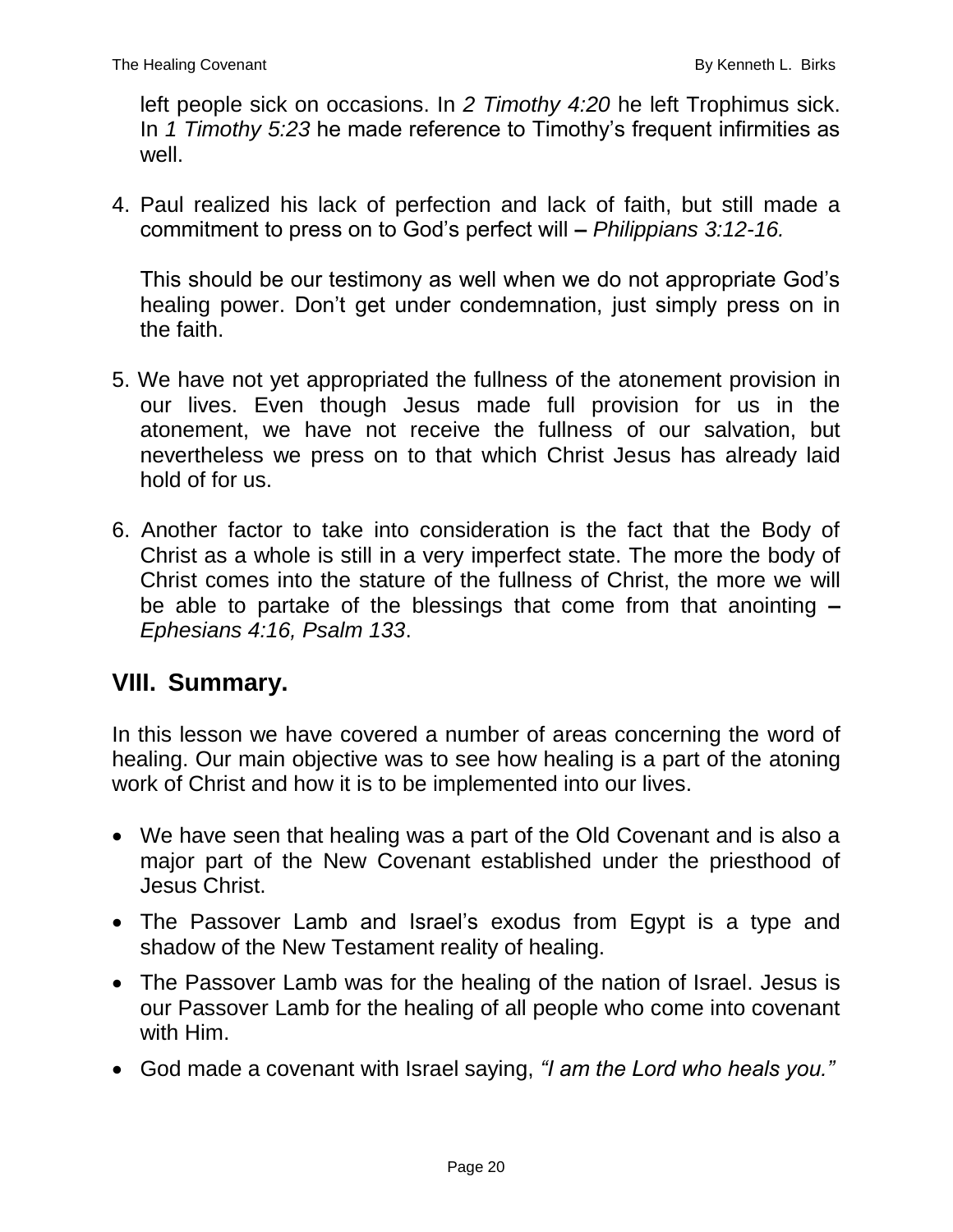- David understood the healing covenant when he said, *"Bless the Lord, O my soul...who heals all your diseases."*
- The prophet Isaiah prophesied concerning the healing covenant and atoning work of Christ.
- Jesus fulfilled the prophecy of Isaiah by healing all who were sick.
- In Jesus' mind healing and forgiveness of sins are equal.
- Peter saw healing as something that had already been accomplished.
- The Greek words for salvation or saved confirm that healing is a part of the atonement of Christ.
- During Jesus' 3 1/2 years of ministry He continually ministered in the gift of healing by healing all who came to Him.
- The healing ministry continued throughout the early church in the Book of Acts.
- There are various methods used in employing the ministry of healing of which God wants us to be sensitive to His leading through the voice of the Holy Spirit.
- There are some obvious reasons why some people are not healed and some not so obvious reasons.
- **Jesus is the same yesterday, today and forever.** It is God's will to heal all who come to him today just as it was during the ministry of Jesus over 2000 years ago.

# **IX. Concluding Thoughts.**

As you can see there is a divine harmony of Scriptures when it comes to healing. The Old Testament and New Testament are in absolute agreement with each other. When you allow Scripture to interpret Scripture the truth of God's Word comes forth in a very clear and precise way.

*Proverbs 25:2 It is the glory of God to conceal a matter, but the glory of kings to search out a matter.*

Be convinced that it is God's will to heal all the time. Today is the day of salvation *(soteria).* Believe in faith God wants to heal you today.

I'm convinced that God wants to heal each one of us, so let me leave you